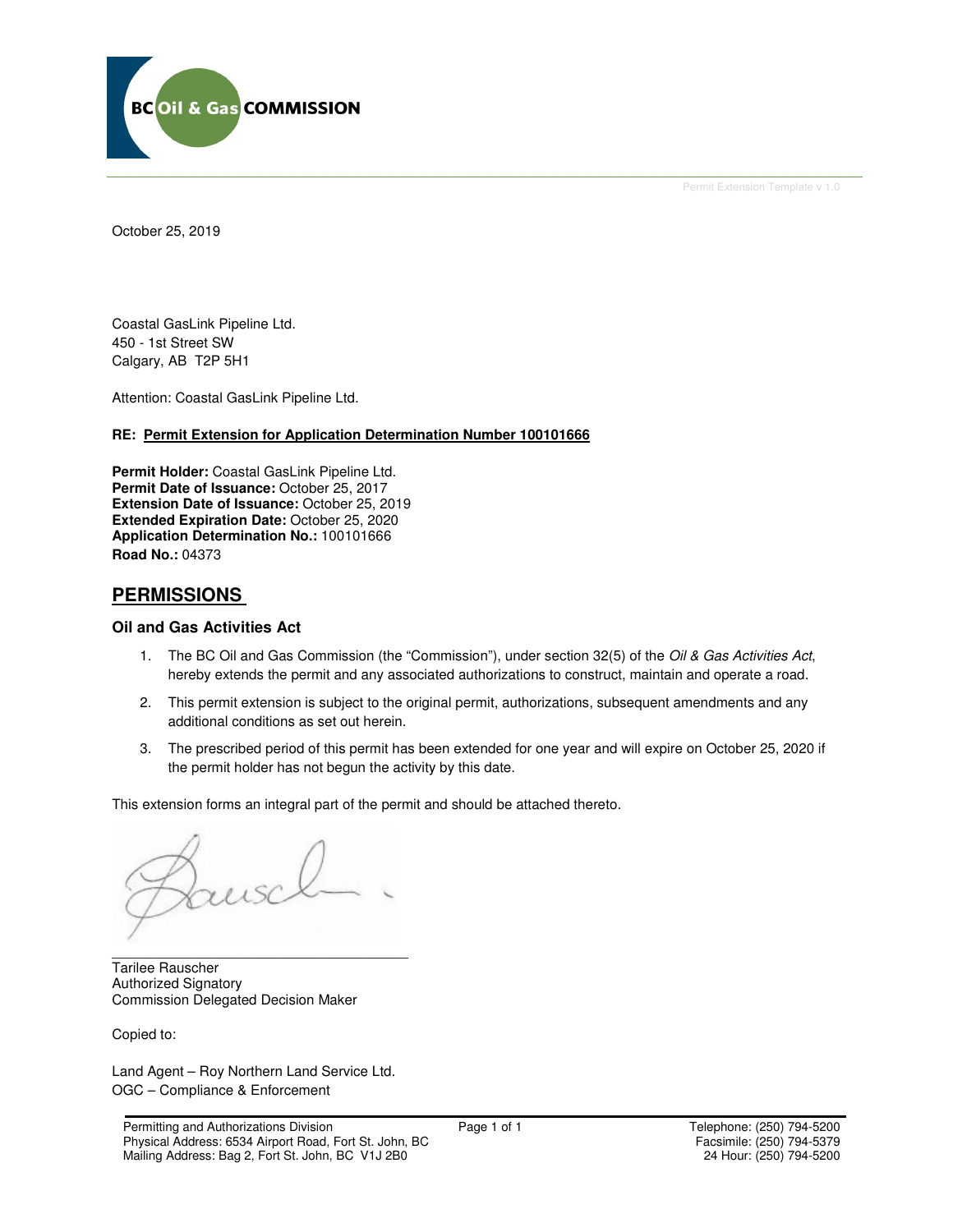

OGAA Permit Template v 3.9

October 25, 2017

Coastal GasLink Pipeline Ltd. 450 - 1st Street SW Calgary, AB T2P 5H1

[Attention:](#page-1-0) Coastal GasLink Pipeline Ltd.

### **RE: Determination of Application Area Number 100101666**

**[Permit Holder:](#page-1-0)** Coastal GasLink Pipeline Ltd. **[Date of Issuance:](#page-1-0)** October 25, 2017 **[Effective Date:](#page-1-1)** October 25, 2017 **[Application Submitted Date:](#page-1-0)** February 24, 2017 **[Application Determination Number](#page-1-0)**: 100101666 **Approved Disturbance Footprint:** 0.546 ha

## **ACTIVITIES APPROVED**

**[Road Number No.:](#page-1-0) 04367 [Segment No.:](https://bi.bcogc.ca/Application%20Processing/Interactive%20Reports/(BIL-041)%20AMS%20Decision%20Summary.aspx) 1** 

# **GENERAL PERMISSIONS, AUTHORIZATIONS and CONDITIONS**

## **PERMISSIONS**

### **Oil and Gas Activities Act**

- <span id="page-1-0"></span>1. The BC Oil and Gas Commission, under section 25 (1) of the *Oil and Gas Activities Act*, hereby permits the Permit Holder referenced above to carry out the following activities, indicated in the Approved Activities table above, subject to the conditions contained herein, any applicable exemptions and authorizations:
	- a) To construct, maintain and operate an oil and gas road as detailed in the Activity Details tables below.
- <span id="page-1-1"></span>2. The permissions and authorizations granted under this permit are limited to the area identified in the spatial data submitted to the Commission in the permit application as identified and dated above; herein after referred to as the 'activity area'.

### **Petroleum and Natural Gas Act**

- 3. Pursuant to section 138(1) of the *Petroleum and Natural Gas Act,* the Permit Holder is permitted to enter, occupy and use any unoccupied Crown land located within the activity area to carry out the oil and gas activities and related activities permitted, or authorized herein.
	- a) The permission to occupy and use Crown land does not entitle the Permit Holder to exclusive possession of the area.
	- b) The total disturbance within the activity area must not exceed the total approved disturbance footprint as referenced above.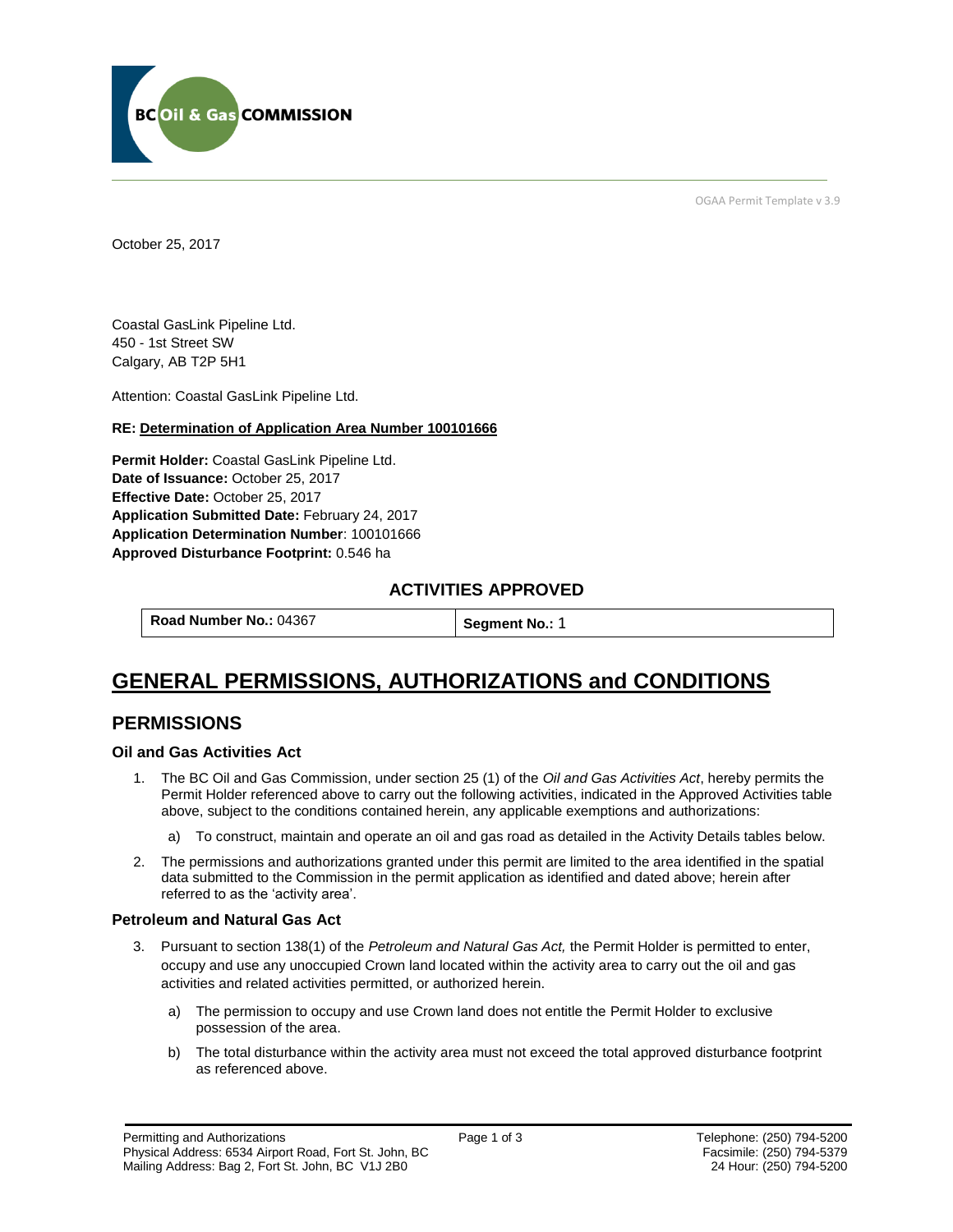## **CONDITIONS**

## **Notification**

- 4. Within 60 days of the completion of construction activities under this permit, the Permit Holder must submit to the Commission a post-construction plan as a shapefile and PDF plan accurately identifying the location of the total area actually disturbed under this permit. The shapefile and plan must be submitted via eSubmission.
- 5. At least 5 working days prior to initial use of the road, the Permit Holder must provide a notice to any First Nation(s) who may have Aboriginal Interests identified, as per the BC First Nations Consultative Areas Database, within the area in which the road is located.

### **General**

- 6. The rights granted by this permit in relation to unoccupied Crown land are subject to all subsisting grants to or rights of any person made or acquired under the *Coal Act, Forest Act, Land Act, Mineral Tenure Act, Petroleum and Natural Gas Act, Range Act, Water Sustainability Act* or *Wildlife Act*, or any extension or renewal of the same.
- 7. The Permit Holder must not assign, sublicense or permit any person other than its employees, contractors or representatives to use or occupy any Crown land within the activity area, other than its employees, contractors or representatives, without the Commission's written consent.
- 8. The Permit Holder must ensure that any Crown land within the activity area is maintained in a condition so as to minimize hazards, including but not limited to hazards associated with storage of materials and equipment.
- 9. The Permit Holder must ensure that any Crown land within the activity area is maintained free of garbage, debris and unused equipment.

### **Clearing**

10. The Permit Holder is permitted to fell any trees located on Crown land within 1.5 tree lengths of the activity area that are considered to be a safety hazard according to *Workers Compensation Act* regulations and must be felled in order to eliminate the hazard. Trees or portions of these trees that can be accessed from the activity area without causing damage to standing timber may be harvested.

## **Archaeology**

11. An AIA report must be submitted to the Commission as soon as practicable.

If artifacts, features, materials or things protected under section 13(2) of the Heritage Conservation Act are identified the permit holder must, unless the permit holder holds a permit under section 12 of the Heritage Conservation Act issued by the Commission in respect of that artifact, feature, material or thing:

- a) immediately cease all work in the vicinity of the artifacts, features, materials or things;
- b) immediately notify the Commission and the Archaeology Branch of the Ministry of Forests, Lands and Natural Resource Operations and Rural Development.
- c) refrain from resuming work in the vicinity of the artifacts, features, materials or things except in accordance with an appropriate mitigation plan that has been prepared in accordance with the Heritage Conservation Act and approved by the Archaeology Branch of the Ministry of Forests, Lands and Natural Resource Operations.

# **ACTIVITY SPECIFIC DETAILS PERMISSIONS, and CONDITIONS**

## **ROAD**

**Land Area Number:** 100002570 **Road Number:** 04367 **Road Type:** Long-Term - All-Weather

## **ACTIVITY DETAILS**